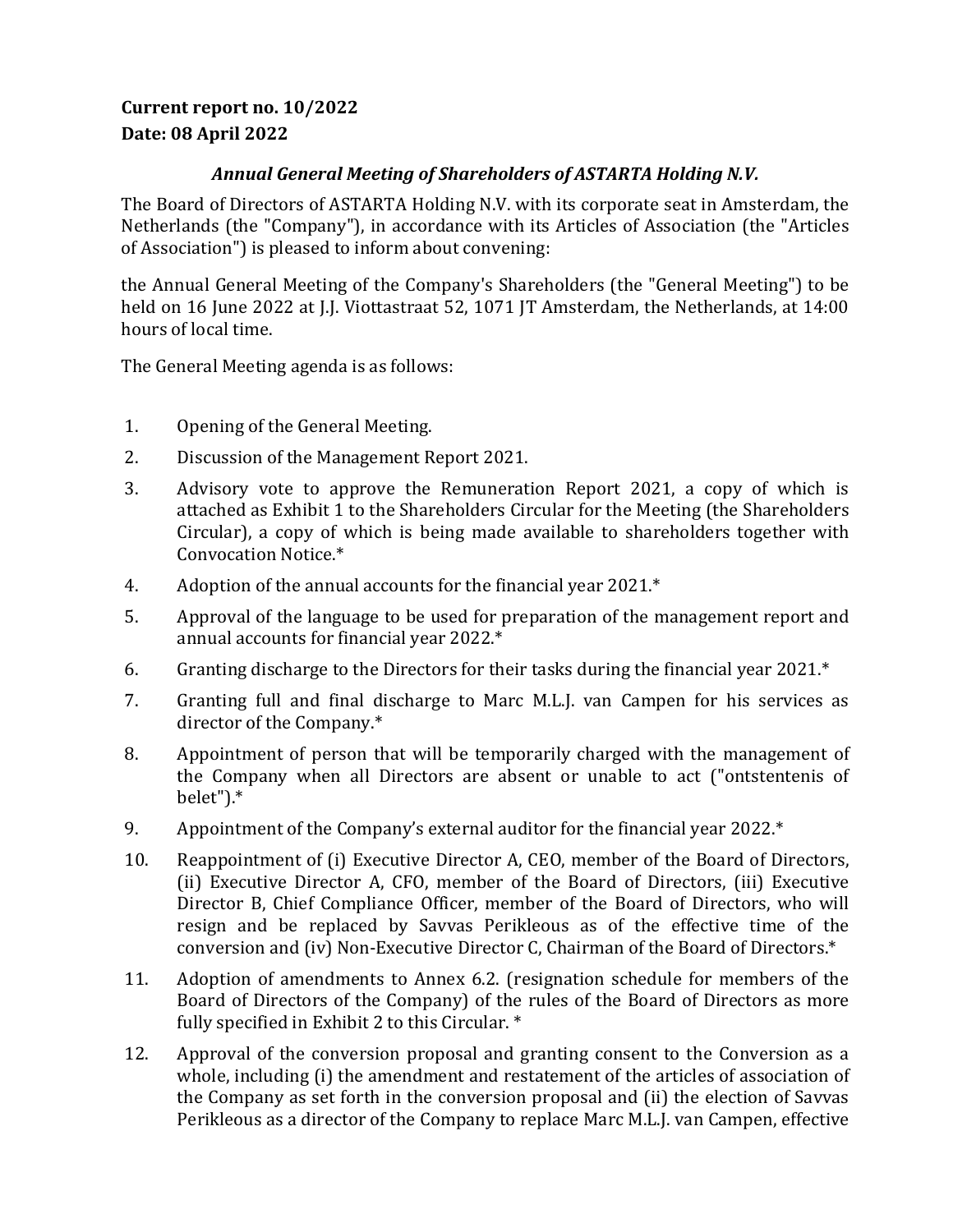as of the time of conversion, as more fully specified in Exhibits 3 and 4 to this Circular.\*

- 13. Authorization of the Board of Directors to have the Company repurchase shares in its own capital and determining the terms for, and conditions of, such a repurchase.\*
- 14. Delegation to the Board of Directors of the authority to issue shares, grant options to acquire shares and cancel or limit pre-emptive rights.\*
- 15. Discussion of the Company's observance of the Dutch Corporate Governance Code.
- 16. Discussion of the Company's dividend policy.
- 17. Any other business.

In accordance with applicable provisions of Dutch company law and the Articles of Association, the General Meeting convening notice will be published by 08 April 2022 on the Company's website at [www.astartaholding.com.](http://www.astartaholding.com/)

All documents prepared for the purpose of the General Meeting, including:

- (a) the General Meeting agenda,
- (b) the Company's Annual Report containing the report of the Board of Directors, the annual accounts for the financial year 2021 and the auditor's report,
- (c) Remuneration Report 2021 (also attached as Exhibit 1 to the Shareholders Circular),
- (d) the Shareholders' Circular,
	- Exhibit 1,
	- Exhibit 2,
	- Exhibit 3.
	- Exhibit 4.
- (e) a description of the proxy-voting procedure at the General Meeting through a Director, the form of a power of attorney together with draft voting instructions, including:
	- Important information,
	- Confirmation form,
	- Proxy.

will be posted on the Company's website a[t www.astartaholding.com.](http://www.astartaholding.com/)

Additionally, hardcopies of the above-mentioned documents will be available to shareholders for review at the Company's offices in the Netherlands in Amsterdam at Jan van Goyenkade 8, 1075 HP Amsterdam at least 42 days prior to the General Meeting until the date of the General Meeting.

Detailed information on the General Meeting, including information on the proxy voting procedure will have been posted at the Company's website: [www.astartaholding.com](http://www.astartaholding.com/) by 08 April 2022.